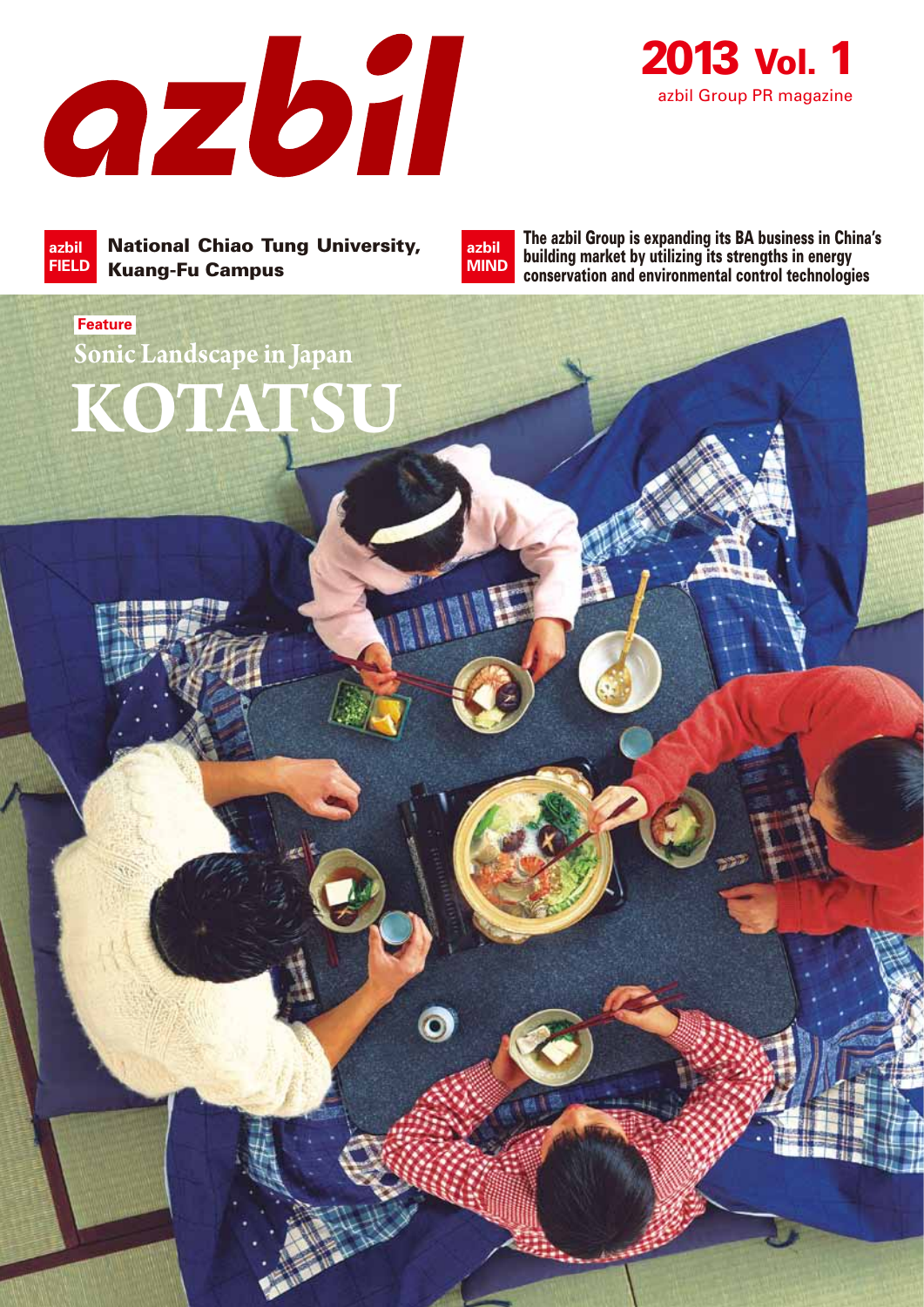nic Landscape in Japan

KOTATSU

*One of the most common ways of keeping yourself warm in ordinary Japanese households is with a* **kotatsu***. A* **kotatsu** *is a heating appliance that evolved in Japan. It is commonly placed in the living room. They are often pictured in Japanese* **anime** *and* **manga***, so you may have seen one before. Even on the coldest days of winter, sitting at or "getting into" a* **kotatsu** *will warm you to the bones in no time. There is a mimetic phrase used in Japanese to describe the feeling of comfort and relaxation brought about by this sort of warmth…***nuku nuku***.* **Kotatsu** *offer the ultimate feeling of warm comfort, a feeling you cannot get with other heating appliances.* 

> wooden boxes in which charcoal is burned. In contrast with *kotatsu*, which were (and still are) commonly used in the household, *hibachi* were more decorative, and were apparently used mainly when people had visitors. In the latter half of the  $19<sup>th</sup>$  century, stoves were made that used wood and coke as fuel, and early in the  $20<sup>th</sup>$  century, gas stoves became more and more common in ordinary households.

Until the end of World War II, when great changes occurred in Japan's housing situation, the majority of the people kept themselves warm through the Japanese winters with apparatuses that just radiated heat, such as *irori* (open hearths), *hibachi*, *kotat-*

*anka* is simple heating apparatus in which one places a heat-generating source such as charcoal properly encased inside a wooden or clay frame, and places it underneath a blanket. Sometime around the 15th century, using the same basic principle of the *anka*, people began building tower-like frames on top of open hearths containing smoldering charcoal and then placing *futon* over these frames. This is thought to be the primitive form of the modern *kotatsu.*

 Along with the *kotatsu*, another heating device that has long been in use in Japan is the *hibachi*. *Hibachi* are large ceramic bowls or



O heale Science Massam of Agrospha

The *kotatsu* evolved from the *anka*, which was introduced to Japan from China. An rally grew to rely on radiating apparatuses for heat

A *kotatsu* is a low-lying table frame with an electric heat source underneath. On top of frame sit a *futon* (a thick blanket) and a table top. People seat themselves on the floor at the *kotatsu* with the lower half of their bodies more or less under it, covered by the *futon*, and enjoy meals or tea. When the weather warms up, the *futon* can be removed and the *kotatsu* can be used as an ordinary table.

 Sizes vary widely, from *kotatsu* made for one all the way to those designed to comfortably seat six people. Many households use *kotatsu* in conjunction with air conditioners or space heaters that heat entire rooms. A *kotatsu* will warm you up to the core, so you don't have to turn up the temperature of the room to stay comfortable. *Kotatsu* are the preferred surfaces to study on by a great many students, because even though your body warms up, your head and face stay cool, keeping you alert. Also, *kotatsu* are relatively inexpensive and do not use very much electricity, so many people use them because they make more sense cost-wise than other heating appliances.

An electric heat source is attached to the top of a table frame. A *futon* is spread over it, and the tabletop is placed on top of the *futon*.

*su*, and stoves. It has been said that, up to that point, the Japanese people had no concept of heating up an entire space. One factor is the climate of the country: it has four distinct seasons, and the summers are hot and humid.

 *Tsurezuregusa*, which was written in the 14<sup>th</sup> century by Yoshida Kenko and is considered to be one of the three most influential essay collections in the history of Japanese literature, contains the following lines: "Houses should be built with summers in mind. One can live anywhere in the winter [by keeping warm by fire, etc.]. But a poorly built dwelling in the heat [of the summer] is unbearable." Traditionally, Japanese houses were built in this spirit, with large doors, windows, and other openings to let in the breeze, and using materials such as wood and paper with excellent humidity-controlling properties. One

can also tell from the long eaves on traditional Japanese houses, which were built to block out the sunlight, that more emphasis was placed on keeping cool in the summer. For this reason, hot air does not build up in the spaces inside the houses, so people natu-

 You have to be near these heat sources to feel their warmth, so they are placed in spots in the house where the family spends the most time. Conversely, the family naturally gathers around them to keep warm. For Japanese, the *kotatsu* is where the family members get together and spend time with each other in the winter, so it is a symbol of the bonds of family. Perhaps one of the reasons that *kotatsu* are still loved by Japanese despite the fact that modern houses are sealed off from the elements and well insulated is that they make people feel not just physical warmth, but also the warmth of family.

# A traditional heated table that is still a favorite of many today

### $[nuku \text{ nuku}] \sim \text{d} \lambda \zeta \text{d} \lambda \zeta$

### **Traditional Japanese heating apparatuses**



## *nuku nuku*



#### *Hibachi*

A large vessel filled with deposited ash.Typically, ceramic *hibachi* are round, while wooden *hibachi* are box-shaped. You move around the charcoals with steel chopsticks. It is also possible to heat up *sake* or even roast *mochi* (rice cakes).

#### *Irori*

An *irori* is an open hearth made by cutting a square depression into the floor and filling it with ash, upon which charcoal or firewood is burned. Using a suspended adjustable pothook or a metal stand over the coals, one can even cook proper meals over an *irori*.



#### **Potbelly stoves**

These cast iron stoves were once a common sight throughout Japan. The fuel burned was coal or coke. They were often used in schoolrooms and train station waiting rooms.



*Anka* 

### **How a** *kotatsu* **works**

#### The *kotatsu* as a natural extension of houses built for the Japanese climate

#### A heating device that originated in China and evolved in Japan



#### Stay warm without having to raise the room temperature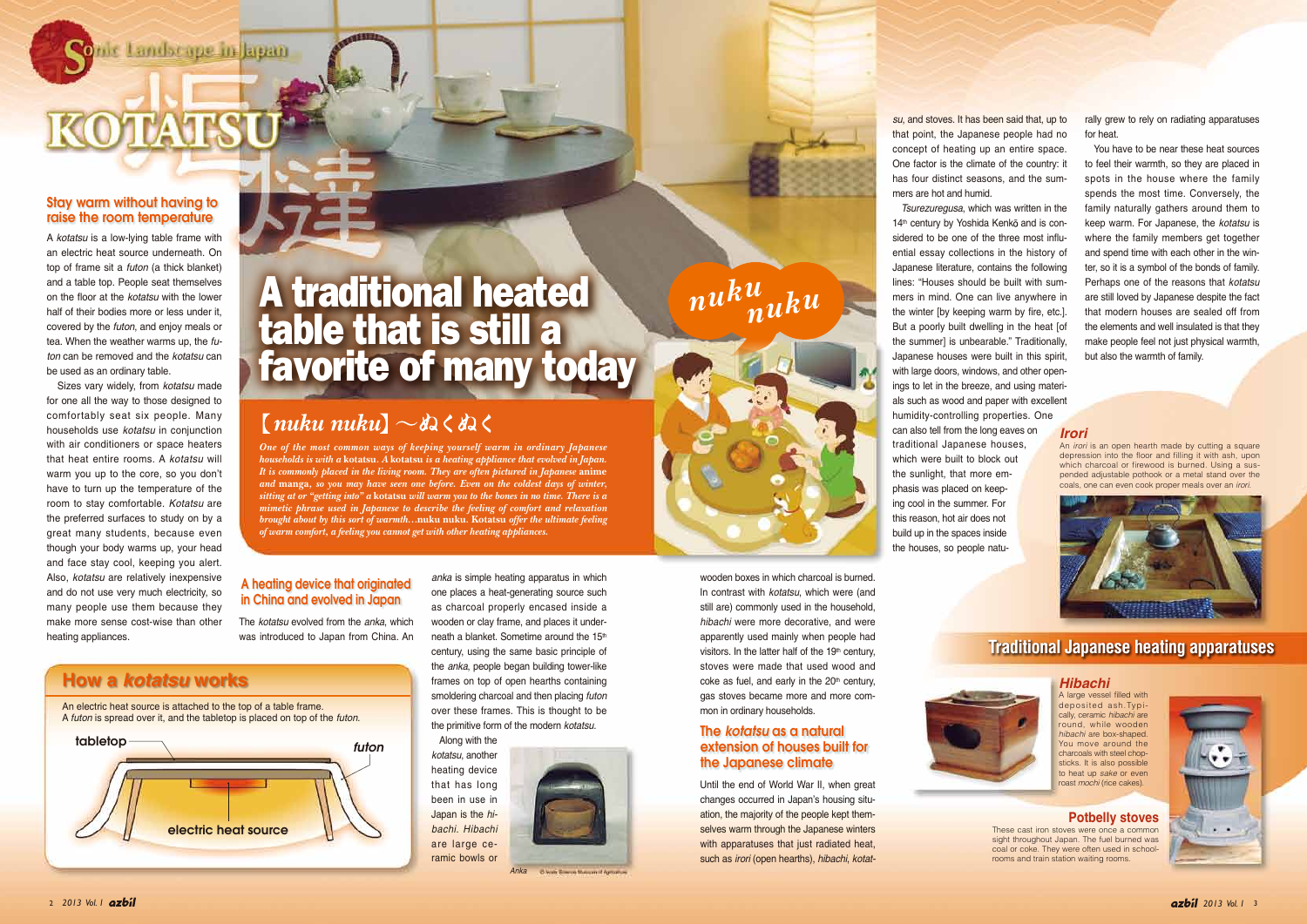## National Chiao Tung University, Kuang-Fu Campus

Case Study



National Chiao Tung University, one of the most prestigious universities in Taiwan, carried out a renovation for energy conservation of the heating, ventilation, and air-conditioning (HVAC) facilities of its library building as an ESCO business, in order to comply with the energy conservation measures for public institutions put forth by the Taiwan government in August 2008. By renewing existing facilities and re-examining automatic control and operation, the university achieved energy savings that far exceeded its target. These initiatives are gaining recognition as future guidelines for energy conservation measures in Taiwan.

ment installation company. They succeeded in winning the contract as an ESCO business.

 Mr. Yang said: "Their proposal introduced measures from a different perspective that we had never considered. They also outlined energy conservation measures for automatic control and operation, which are expected to reduce energy consumption by 31%. Their analysis of energy conservation calculations was also appropriate and rational, which we evaluated highly."

 Mr. Wu said: "We knew that Azbil accounts for a large share of the energy conservation market in Japan. For this reason, we had complete trust in Azbil Taiwan."

 The construction started in January 2011. First of all, to achieve high efficiency and energy conservation of the heat source facilities for HVAC, Azbil's ACTIVAL™PLUS Motorized Two-Way Valve was introduced. This valve alone measures and controls the flow rate, or controls the flow according to load demand. Next, by thoroughly reviewing the chilled water piping system, the number of feedwater pumps was reduced and an inverter was introduced. This realized a system for optimizing the chilled water supply and reducing wasted electricity. In addition, the savic-net™FX BEMS (Building Energy Management System) and the Energy Data Server (EDS) help to visualize energy consumption trends, and this trend data can be evaluated and analyzed to plan for further energy conservation. Instead of replacing individual equipment to conserve energy, this renovation examined the entire heat source system and entire building to realize more comprehensive solutions for energy conservation.

To comply with a recent move toward  $CO<sub>2</sub>$ emissions reduction worldwide, the Taiwan government has set forth an important policy to reduce carbon emissions, and is aggressively promoting measures based on the policy. In August 2008, to set an example for private organizations, the government announced a new requirement for public institutions including public universities and schools to implement energy con-

 Mr. Kao said: "The library is open even on days when no classes are held, and it is always used until late at night. How to prevent the construction work from affecting the comfort of library users was an important issue for us. Azbil lived up to our expectations with its rigorous, Japanese-style schedule control."

The renovation of the HVAC facilities was completed in May 2011. Since June 2011, the new facilities have been in operation and attaining impressive results.

began operating, energy consumption decreased significantly by 53%, far exceeding our initial target of 31%."

 Mr. Kao said: "The graphical screen of the savic-net FX enables us to monitor and control the facilities more easily than ever before. Moreover, by using data recorded by the EDS, we can easily investigate problems that happened at night when the facility is not monitored. The newly introduced system provides outstanding performance even for purposes other energy conservation."

 In the future, NCTU will implement energy conservation measures for the HVAC facilities of buildings other than the library. Mr. Yang said: "We will examine more effective measures for energy conservation by utilizing the savic-net FX and the EDS to collect and manage important facility operation data. An energy-conserving renovation of two lecture buildings in the same campus is already scheduled. We will implement the same program at other campuses, so we expect to ask for support from Azbil more and more."

 Mr. Wu said: "Until now, the concept of standard energy conservation measures in Taiwan was to simply replace existing equipment with the latest, high- efficiency model. The measures we implemented with Azbil this time were to carry out appropriate control while upgrading existing equipment in order to achieve energy conservation. Our method is exactly in line with today's global trend. And I believe it will become guidelines for the energy conservation measures we should take in the future. In that sense, the expectations for Azbil as a leading force in energy conservation is rising in Taiwan."



National Chiao Tung University's (NCTU) main campus is located in Hsinchu City in northwestern Taiwan. Since its establishment in 1958, as Taiwan's leading university, it has produced many of Taiwan's political and business leaders. Today, over 14,600 undergraduate students and graduate students are enrolled in 11 departments of NCTU, which plays a key role as an educational and academic research base in Taiwan. Especially in the engineering and computer science fields, NCTU has produced the world's top research achievements and academic papers, and has made immense contributions to the development of Taiwan's electronic industry.

servation measures. Specifically, it set a target of 7% energy savings from 2009 to 2015, compared with 2007 energy consumption levels.

 Since 2007, prior to the government's announcement, NCTU's Kuang-Fu Campus has been promoting energy conservation through initiatives focused on introducing heat pumps, replacing the school buildings' lighting with high-efficiency LEDs, and installing motion sensor lighting in the hallways and bathrooms.

 Mr. Yang said: "In addition to mandatory energy conservation, the cost of electricity is increasing in Taiwan. To cope with these situations, it was necessary to prepare and execute more advanced energy conservation measures. NCTU decided to implement energy conservation measures for the heating, ventilation, and air-conditioning (HVAC), which consume large amounts of energy. To begin with, we chose to renovate the HVAC of the library building, which is open for long hours, and is also a symbol of the university."

NCTU laid out a plan for renovating the HVAC of the library building, with the support of EAK Engineering Consultants & Technology Co., Ltd., which was already providing energy conservation consultation to the university.

 To select a partner who can implement measures based on the plan, NCTU conducted a general competitive bidding in December 2010, where bidders presented concrete measures for energy conservation. Azbil Taiwan Co., Ltd., an overseas affiliate of Azbil Corporation, participated in the bidding jointly with Kuen Ling Refrigerating Machinery Co., Ltd., a local equip-

#### *More advanced energy conservation measures are necessary to meet the requirements set by the government*

#### *Utilizing Japanese control technology and know-how to achieve a high energy conservation rate*

#### *Expectations for Azbil as a leading force in energy conservation in Taiwan*

Taiwan Energy Service Association (TESA-ESCO) and Azbil Taiwan jointly held a seminar featuring success cases of ESCO business, at the National Chiao Tung University on July 26, 2012. TESA-ESCO Chairman Bill Chen said: "In Taiwan, the ESCO business's energy performance contracting is being promoted, based on the Interna tional Performance Measurement and Ven-

fication Protocol. TESA-ESCO will actively encourage our government to develop law providing ESCO businesses with financial assistance. We also hope to have more seminars like this to promote the ESCO business, with the cooperation of Azbil and its energy-saving know how."



The monitoring terminals for the savic-net FX (right) and the EDS (left) in the monitoring room on the basement level of the library building. The operator can monitor and control the operation of the newly installed HVAC and check the energy consumption trend.

stalled on a chilled water coil piping for HVAC. An all-in-one valve with the functions of a control valve, flowmeter, pressure gauge, and thermometer, a significant cost saving is possible when these functions are used together.

Mr. Yang said: "After the system

serving energy in plants and factories. In Japan, there are two types of ESCO business contracts. One is the "guaranteed-savings contract" where customers them-selves raise funds for initial investment, and the other is the "shared-savings contract" where the service provider shoulders the initial cost. For both types of contracts, the service provider quarantees the amount of energy cost reduction from which facility investment can be recovered.

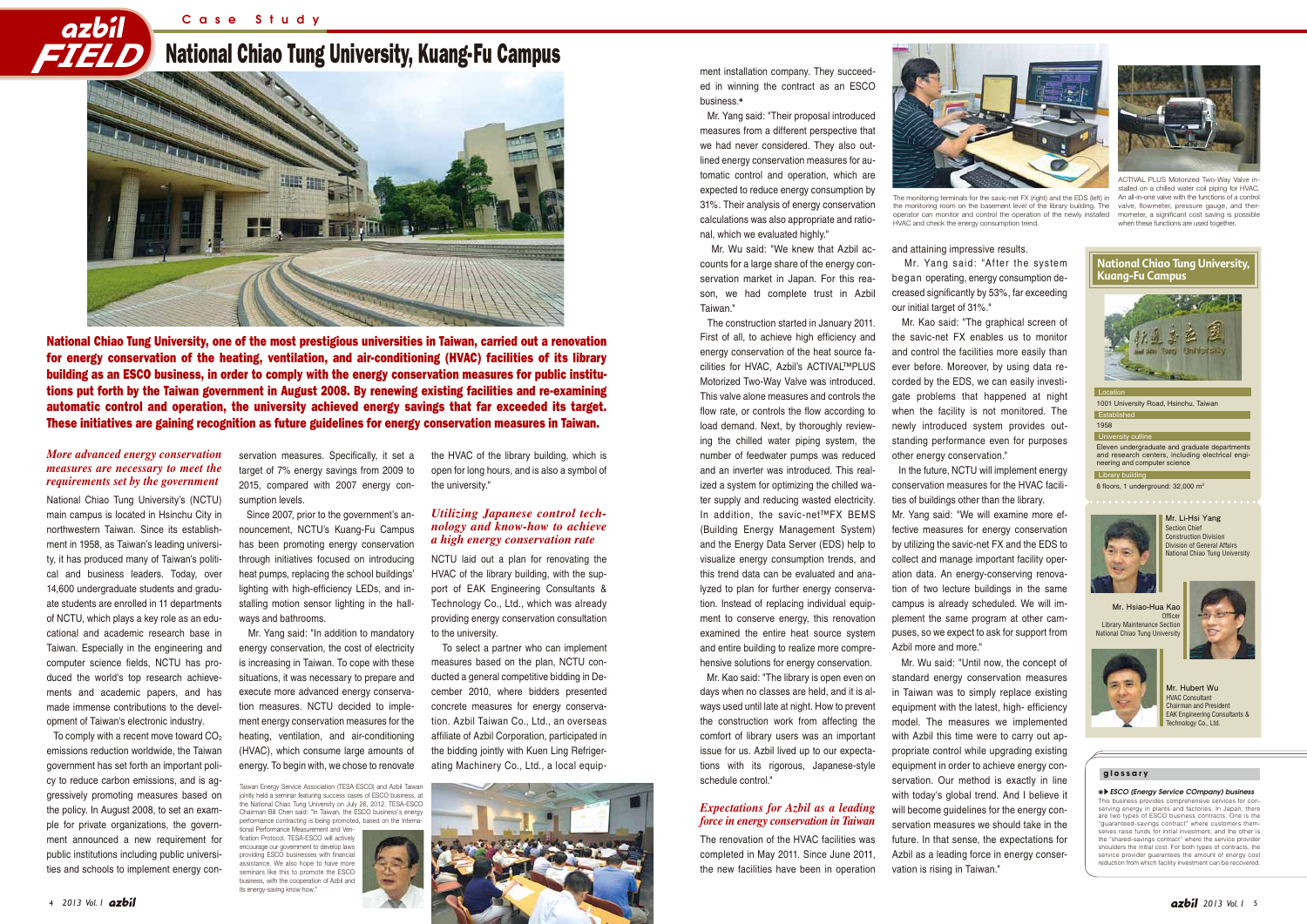has secured orders for systems for relatively small buildings built by Chinese construction companies.

 Azbil Control Solutions (Shanghai) is also promoting the introduction of BEMS for airport buildings. For example, Terminal 3 of Beijing Capital International Airport, the third largest in the world, installed a BEMS solution which links to the airport's existing building automation systems to visualize energy consumption. Furthermore, to support the Chinese government's plan to build eco-friendly cities, the company is providing "Tianiin Eco-city." a joint development project between the Chinese and Singapore governments, with district heating and cooling management systems, an advantage area for Azbil.

zbil Corporation has positioned the expansion of global operations as one of the key measures in its Medium-Term Plan, and it has launched new initiatives to further strengthen its overseas business.

> In collaboration with these initiatives, Azbil will develop its business in China mainly through the joint venture to be established with a CECEP subsidiary and also its subsidiary, Beijing YTYH Intelli-Technology, to boost sales for the BA business in the Chinese market. By further developing its global operations, Azbil will provide comfortable environments for customers worldwide and contribute to global environmental preservation, including energy conservation and  $CO<sub>2</sub>$  reduction, which society demands.

 From the latter half of the 1990's until now, Azbil's Building Automation (BA) business provided building automation and control systems for heating, ventilation, and air-conditioning (HVAC) facilities mainly to Japanese-owned plants and factories overseas. In order to expand its global operations, the company is planning to strengthen its overseas business functions, including product development, manufacturing, sales, installation, engineering, and services, by means of equity participation and partnerships with local companies.

The Chinese government has emphasized its energy conservation policy in its 12<sup>th</sup> Five-Year Plan from 2011 to 2015, and there is a growing awareness of the need for energy conservation in buildings in China. In the market for existing buildings in China, BSC is aiming to increase projects for the replacement of building management systems by providing facility operation and management and countrol of building management systems and by proposing solutions based on a more advanced concept of BEMS, which contribute to enhanced energy efficiency for energy conservation in buildings.

 Currently, the BA business has been developing its operations in Korea, China, Taiwan, six Southeast Asian countries, as well as India and the Middle East. In particular, it Meanwhile, to pursue busi-<br>
buildings, Azbil required a<br>
linence on a local construction and ness in the market for new

ment in the Chinese market. While the building markets in Japan, Korea, and Taiwan have matured, China is still experiencing a building construction boom, with tremendous growth in the market for new buildings. On the other hand, in China there are a considerable number of buildings constructed during the 30 years since building construction began in the 1980's, and the potential demand for the replacement of building management systems in the market for existing buildings is estimated to be more than double that in the market for new buildings. Under these circumstances, Azbil Corporation's Building Systems Company (BSC) is planning to expand business in China by leveraging its energy conservation and environmental control technologies and know how. It will focus on the replacement of building management systems and the introduction of building energy management systems (BEMS) in the market for existing buildings, as well as pursue sales in the mar-

ket for new buildings.



Deng Yong, Chairman of Beijing YTYH Intelli-Technology Co., Ltd. (right); Keiichi Fuwa, President of Building Systems Company, Azbil Corporation (middle); Michihiro Tomonaga, Representative and General Manager of Beijing YTYH Intelli-Technology Co., Ltd. (left)

 In May 2012, Azbil concluded an agreement to form a joint venture with a subsidiary of China Energy Conservation and Environmental Protection Group (CECEP), which is involved in an environment-related business funded by the Chinese government and is responsible for planning and implementing China's energy conservation policy. Due to rapid urbanization in China, hundreds of millions of people may be migrating to urban areas. To prepare for this situation, buildings in urban areas must implement drastic energy conservation measures to improve energy efficiency. CECEP is responsible for the instruction and supervision of energy conservation measures for buildings, and is managing an estimated 10,000 to 20,000 central government buildings located across China. CECEP and Azbil Corporation are currently working toward establishing the joint venture. After its establishment, the new company is aiming to expand business for the replacement of building management systems and the introduction of BEMS to over 200 airports and Chinese government-owned buildings. It is also planning to establish network operation centers (for remote management of building energy data) to manage energy conservation for the customers' entire building.

license as a local construction and engineering company permitted to plan, design, and construct build-

ings owned by Chinese firms. For this reason, in April 2012, Azbil acquired 60% of Beijing YTYH Intelli-Technology Co., Ltd. and made it a subsidiary of Azbil Corporation and a member of the azbil Group as a local partner.

 Beijing YTYH Intelli-Technology is a leading construction and engineering firm that is qualified to provide integrated design and light electrical work for intelligent buildings with building automation systems, including functions for security and fire protection, as well as sales of related equipment. The company is licensed to do construction work anywhere in China; it also has good relationships with many customers, particularly in Beijing's financial district. Through the new subsidiary, BSC is planning to expand its building automation system business for new buildings, including landmark buildings financed by local capital, as well as financial buildings, hotels, and research labs.

 So far, Azbil Control Solutions (Shanghai) Co., Ltd., a wholly-owned overseas affiliate of Azbil Corporation, has played a central role in developing the BA business in China. The company has provided HVAC controls for factories and hotels built by Japanese companies; in recent years, it

*Making a Chinese construction and engineering firm for light electrical* 

*equipment a subsidiary*

#### *A joint venture with a company responsible for implementing the government-funded energy conservation policy*

#### *Strengthening the BA business in China, where future growth is expected*



## **The azbil Group is expanding its BA business in China's building market by utilizing its strengths in energy conservation and environmental control technologies**

The azbil Group is aggressively expanding its global operations. In China, the group is now in discussions to form a joint venture with a local company that is funded by the Chinese government and is responsible for planning and implementing China's energy conservation policy. This joint venture is expected to facilitate business expansion by capturing the demand for replacement of building management systems in the market for existing buildings. To expand business in the market for new buildings, the group entered into an equity participation in a Chinese construction and engineering firm for light electrical equipment for buildings, and made it a subsidiary of Azbil Corporation.

will strengthen business develop-



Signing ceremony between CECEP and Azbil Corporation